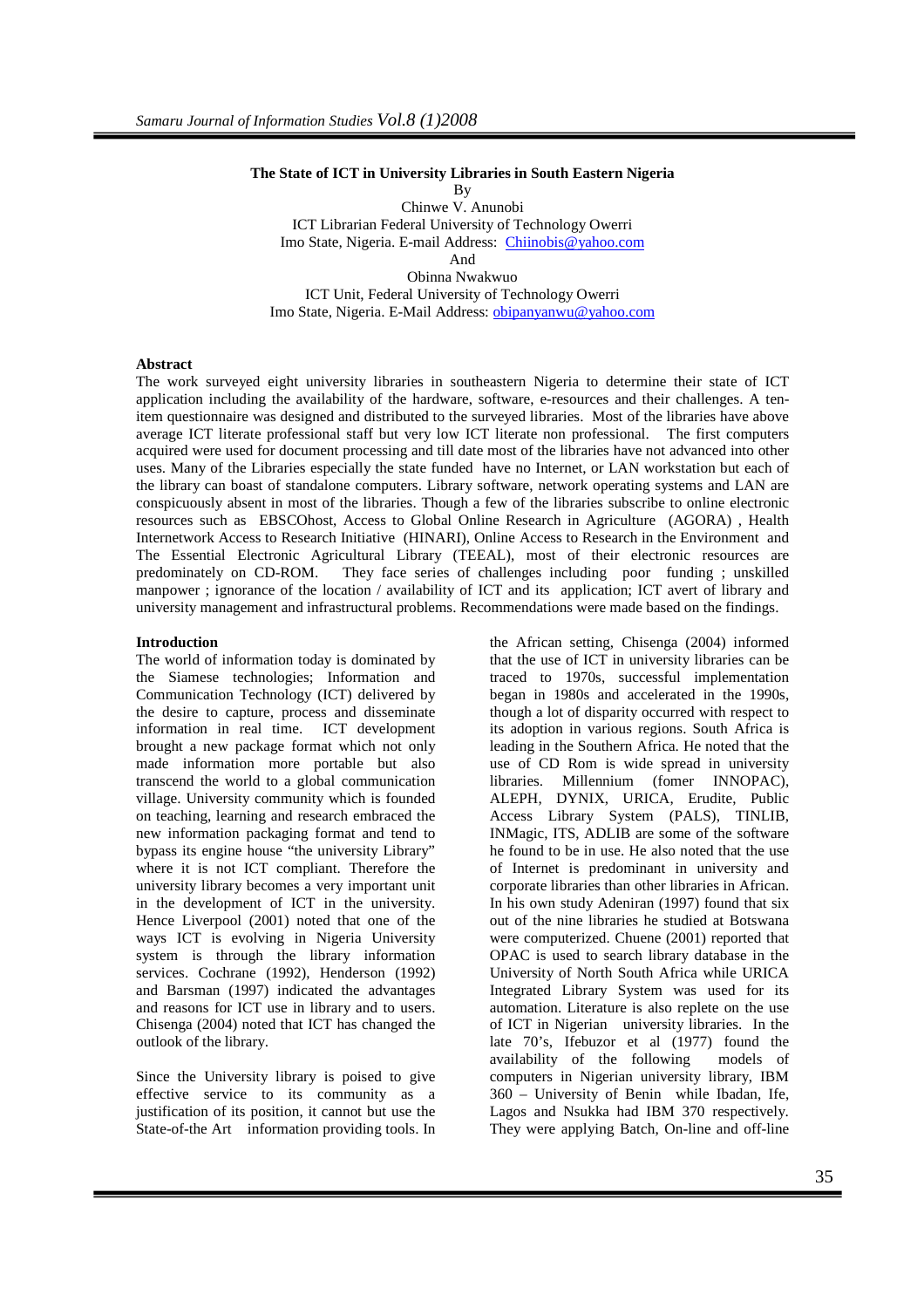methods in data processing. He however identified a great disparity in the use of ICT among the university libraries. Alabi (1993) at the time of his study found out that ICT was used for word-processing and other document processing only. Anunobi (2005) also discovered in her work in Southern Nigerian university libraries that South Western university libraries are leading in the use of ICT. In compiling ICT facilities in 19 Nigerian library, Asamoan Hassan (2002) noted that there are 5 scanners, 20 telephone lines, 51 printers, 152 personal computers, 105 CD-ROMs and 25 Photocopiers in the libraries. There are 12, 4, and 3 libraries providing email, Internet and LAN connectivity respectively. There is paucity of library operations with ICT as 6, 5, 2 and 1 libraries perform cataloging and classification, serials operations with ICT respectively. Idown and Mabawonku (1999) also found in their study that research and university libraries are at the fore front of the use of ICT in Nigeria.

During the Anniversary Conference of NLA, Oketunji, Daniel and Okojie (2002) studied ICT in national, academic and special libraries in Nigerian and found that more library professionals (58.8%) than paraprofessional staff (33.5%) are computer literate; an average of 5 computers are located in each of the libraries studies. They major operating system in use was windows 98 while the most available hardware were the photocopiers. In a recent study, Anunobi (2004) found that of the 19 University libraries studied, 84. 21% had at least a personal computer, 72.68% use CD-ROM, 57.89% use LAN, internet and e-mail facilities. She also noted paucity of ICT facilities in  $3<sup>rd</sup>$  generation universities and gross absence of the facilities in the State funded university libraries. The use of ICT facilities for cataloging and classification, acquisition, evaluation and serials is lower than administrative use.

Though these and other research work abound on ICT use in libraries, no such work has been done specifically in university libraries in Eastern Nigeria and most of the generalized work did not sample most of the university libraries in the Eastern Nigeria. Again no work has been done on the available electronic resources and the challenges of acquiring, processing and

providing for use of the resources. The work sought to fill that gap. Specifically the survey intends to

- 1. Identify the ICT hardware used in Eastern Nigeria university libraries;
- 2. Ascertain the software used in these libraries :
- 3. Find out the e-resources used; and
- 4. Determine the challenges faced in the acquisition, processing and use of these resources.

#### **Research Method**

This is a survey research which obtained information from Eastern Nigeria University libraries namely Abia State University Uturu (ABSU) ,Ebonyi State University Abakiliki, (ESUA), Enugu State University of Science and Technology(ESUT) and Imo State University Owerri (IMSU) .Others are Federal University of Technology Owerri (FUTO) , Nnamdi Azikwe University Awka , Nnamdi Azikwe Library University of Nigeria Nsukka (UNN) and Michael Okpara University of Agriculture Umudike (MOUA). A ten item questionnaire was designed and sent to the eight University libraries aimed at eliciting information on the ICT hardware and software, e-resources available and the challenges faced in managing these facilities in the various libraries. Nine (90%) of the questionnaires were returned. Nnamdi Azkiwe University library questionnaire was not returned. The responses were collated and analyzed using tables and percentages.

#### **Presentation and Analysis of Result**

The results of the survey are presented to reflect the objectives of the survey.

The university libraries were required to indicate the number of staff in their libraries and their computer literacy status since this is considered an important factor in library ICT status. The result is presented in Table 1. The Table shows that only ABSU and MOUA have literate professional staff below 50%. However all the university libraries have very low percent of non professional staff with computer literacy capacity. It is noteworthy that all the professional staff at FUTO library are computer literate.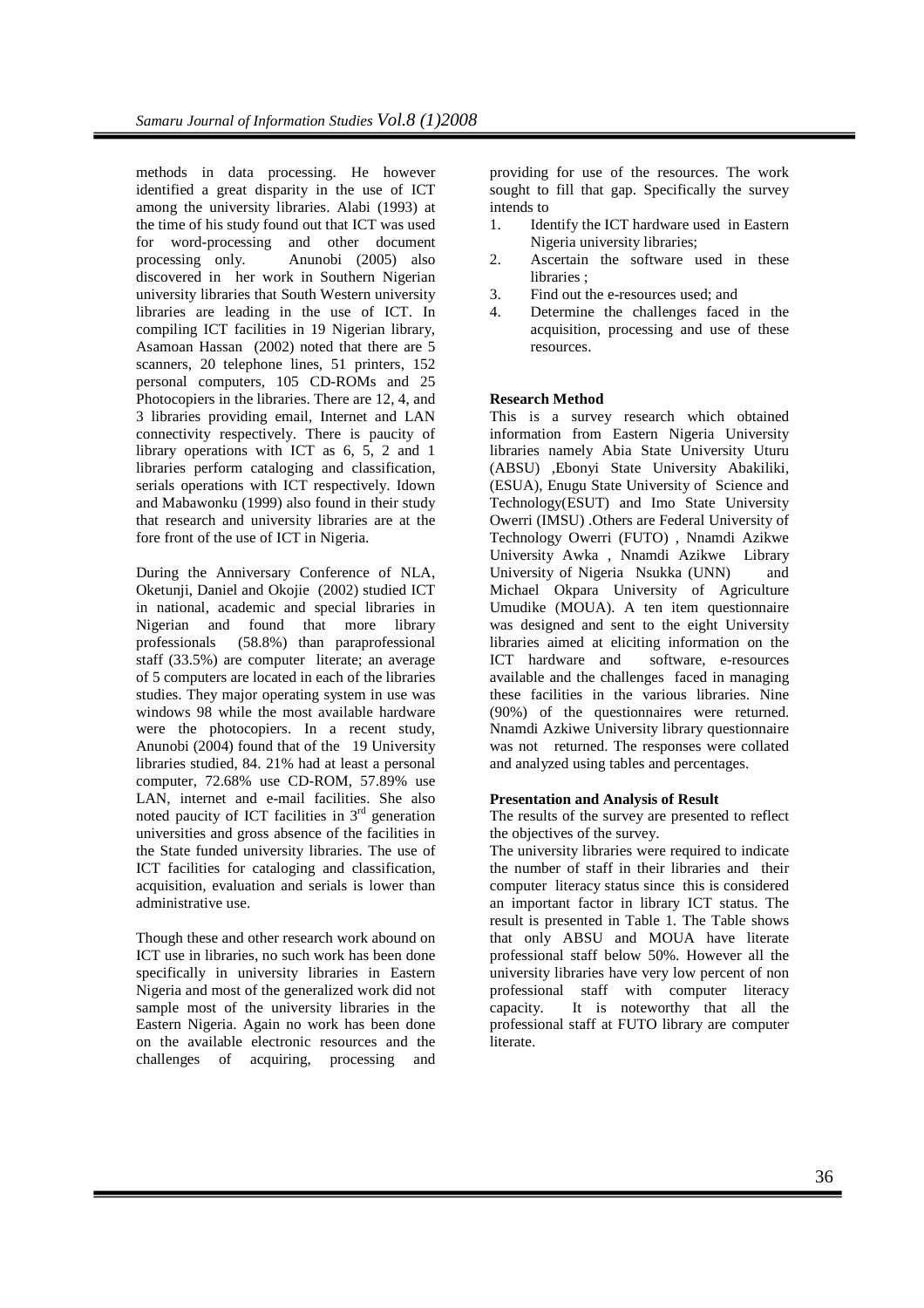| <b>University</b> | Total No.    | <b>Professional Staff</b> |                     | <b>Non-Professional Staff</b> |                    |  |  |
|-------------------|--------------|---------------------------|---------------------|-------------------------------|--------------------|--|--|
| <b>Libraries</b>  | <b>Staff</b> | Total                     | No. Computer $(\%)$ | Total                         | No.(%)<br>Computer |  |  |
|                   |              |                           | Literate            | Literate                      |                    |  |  |
| <b>UNN</b>        | 118          | 28                        | 14 (50)             | 90                            | 40 (44.44)         |  |  |
| <b>MOUA</b>       | 43           | 4                         | 3(37.5)             | 35                            | 5(14.28)           |  |  |
| <b>FUTO</b>       | 105          | 11                        | 11 (100)            | 94                            | 25(26.59)          |  |  |
| <b>IMSU</b>       | 15           |                           | 3(60)               | 10                            | 2(20)              |  |  |
| <b>ABSU</b>       | 52           | 6                         | 2(33.33)            | 46                            | 4(8.69)            |  |  |
| <b>ESUT</b>       | 66           | 6                         | 3(50)               | 60                            | 4(6.66)            |  |  |
| <b>ESUA</b>       | 73           | 4(57.14)<br>7             |                     | 66                            | 5(7.57)            |  |  |
|                   |              |                           |                     |                               |                    |  |  |

## **Table 1: The Number and Computer Literacy Capacity of Staff of the University Libraries**

**Table 2** : **Name and Year ICT was Introduced in the University Libraries in Southeastern Nigeria and their uses** 

| S/N           | <b>University</b> | $1st$ ICT acquired       | Year of acquisition | <b>Operations applied</b> |  |  |
|---------------|-------------------|--------------------------|---------------------|---------------------------|--|--|
|               | <b>Libraries</b>  |                          |                     |                           |  |  |
|               | <b>UNN</b>        | Computers                | 1994                | Documents processing      |  |  |
| $\mathcal{D}$ | <b>MOUA</b>       | Computers, Internet, CD- | 2003                | $CD-Rom$<br>search        |  |  |
|               |                   | ROM and LAN              |                     | services, Internet search |  |  |
|               |                   |                          |                     | , and E-mail services     |  |  |
| 3             | <b>FUTO</b>       | Computers                | 1995                | Document processing       |  |  |
| 4             | <b>IMSU</b>       | Computers                | 2003                | Document processing       |  |  |
| 5             | ABSU              | Computer                 | 2001                | Document processing       |  |  |
| 6             | <b>ESUT</b>       | Computers                | 2005                | Document processing       |  |  |
|               | <b>ESUA</b>       | Computers                | 2001                | Document processing       |  |  |

Considering the period the first ICT was acquired in each of the libraries, Table 2 indicates that UNN pioneered the acquisition of ICT (computer) in the Southeastern Nigeria university libraries. However, all the libraries utilized theirs for document processing. Only MOUA used its computer for CD-ROM and internet services on acquisition.

#### **ICT Hardware**

The Universities libraries were required to indicate the functional ICT hardware available in their libraries. The result is presented in Table3. It reveals that all the libraries have standalone computers while the number (48) is more in federal government funded libraries than their state counterparts (30). However there is an average of 11 standalone computers for the

libraries. Two of the federal funded libraries have LAN workstation which is found in MOUA and FUTO. That is explained further by the 2.71 average number of LAN workstation. Though photocopiers are also available in all the libraries, they are more in number in state owned university libraries. Scanners are available in only three libraries while Internet workstations are available in only two of the libraries hence the below 1 average . None of the libraries has fax machine or digital camera.

#### **Software**

The Libraries' responses on the various software in use in the libraries are presented in Table 4. It shows that above 50% of the libraries have windows XP operating. New versions are used by below 50% of the libraries . However FUTO library uses the latest network operating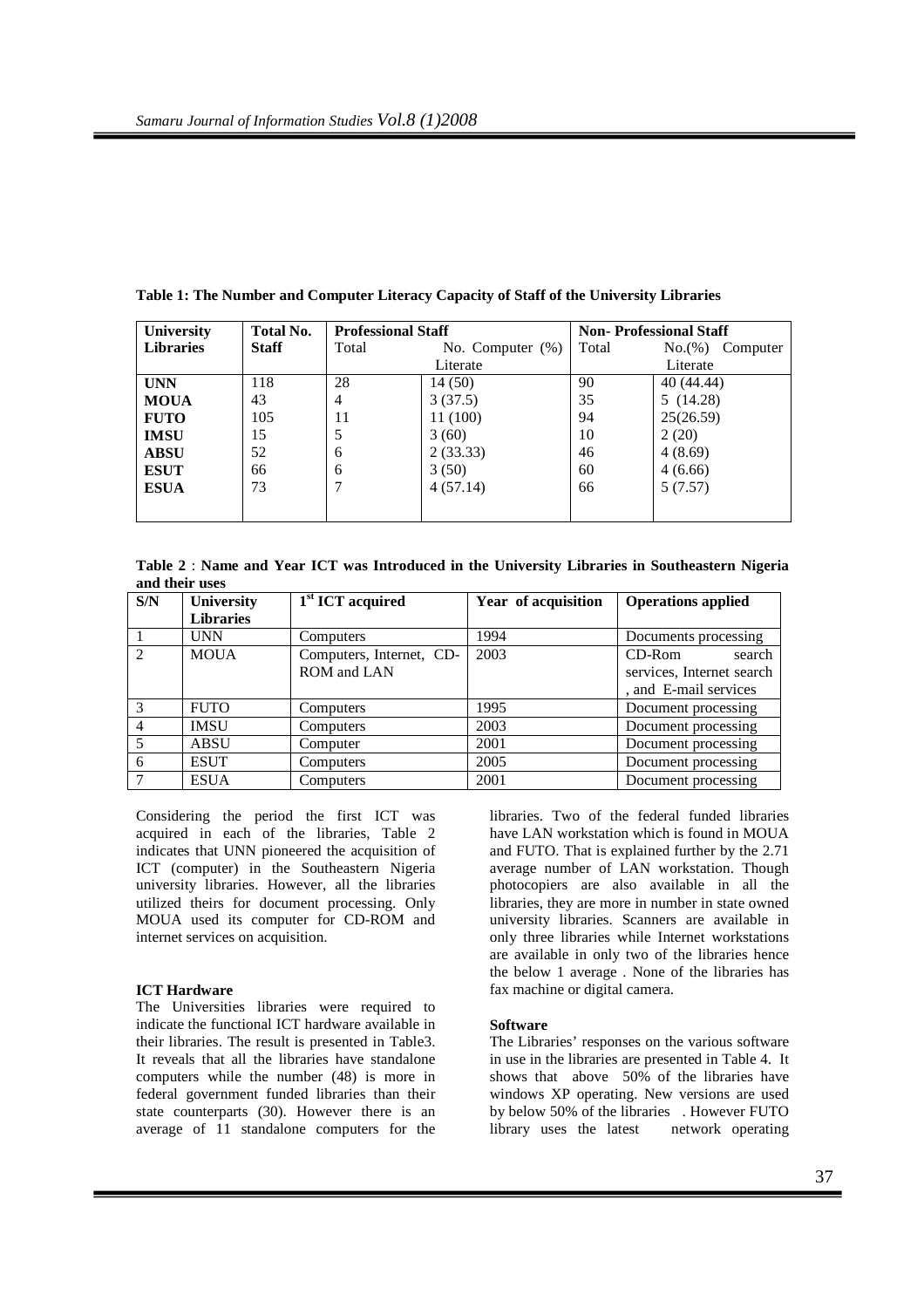system- Server 2003. All the libraries have Microsoft office as their major application .14.28% of the libraries have X-lib and Alice

for Windows, while 28.52% have CDSISIS and TINLIB as their library software.

|                       |  |  | Table 3: Number of Functional ICT |  | Hardware available in the niversity libraries in the |  |  |  |  |  |  |
|-----------------------|--|--|-----------------------------------|--|------------------------------------------------------|--|--|--|--|--|--|
| Southeastern Nigeria. |  |  |                                   |  |                                                      |  |  |  |  |  |  |

| S/             | University       | Funding      | Stand    | LAN            | Photocopiers   | Fax          | Scanners       | Digital  | Printers       | Internet |
|----------------|------------------|--------------|----------|----------------|----------------|--------------|----------------|----------|----------------|----------|
| N              | & Year           | body         | alone    | work           |                | machines     |                | Camera   |                | work     |
|                | established      |              | Computer | station        |                |              |                |          |                | station  |
| $\mathbf{1}$   | <b>UNN 1964</b>  |              | 11       | $\theta$       | $\overline{2}$ | $\Omega$     |                | $\Omega$ | $\overline{2}$ |          |
| 2              | <b>MOUA 1993</b> | Federal      |          | 3              |                | v            | 0              | $\theta$ |                | 3        |
| 3              | <b>FUTO 1982</b> | Govt.        | 5        |                | 3              | $\mathbf{U}$ |                | $\Omega$ | 6              | 0        |
|                |                  |              | 32       | 16             |                |              |                |          |                |          |
|                | <b>SUBTOTAL</b>  |              | 48       | 19             | 6              | $\Omega$     | $\overline{2}$ | $\Omega$ | 9              | 4        |
| $\overline{4}$ | <b>ABSU 1981</b> |              |          | $\Omega$       |                | $\Omega$     | $\theta$       | $\Omega$ |                | $\theta$ |
| 5              | <b>IMSU 1993</b> | <b>State</b> | 20       | $\overline{0}$ |                |              | 0              | O        | 20             | 0        |
| 6              | <b>ESUT 1981</b> | Govt.        | 4        | $\theta$       |                |              |                |          |                |          |
| $\tau$         | <b>EBSU 1996</b> |              | 5        | $\theta$       | 4              | $\Omega$     | $\Omega$       | $\Omega$ | 5              | 0        |
|                | <b>SUBTOTAL</b>  |              | 30       | $\Omega$       | 8              | $\Omega$     |                | $\Omega$ | 27             |          |
|                | <b>GRAND</b>     | 7            | 78       | 19             | 14             | $\Omega$     | 3              | $\Omega$ | 36             | 4        |
|                | <b>TOTAL</b>     |              |          |                |                |              |                |          |                |          |
|                | Average No per   |              | 11.14    | 2.71           | $\overline{2}$ | $\Omega$     | 0.42           | $\theta$ | 5.14           | 0.57     |
|                | Library          |              |          |                |                |              |                |          |                |          |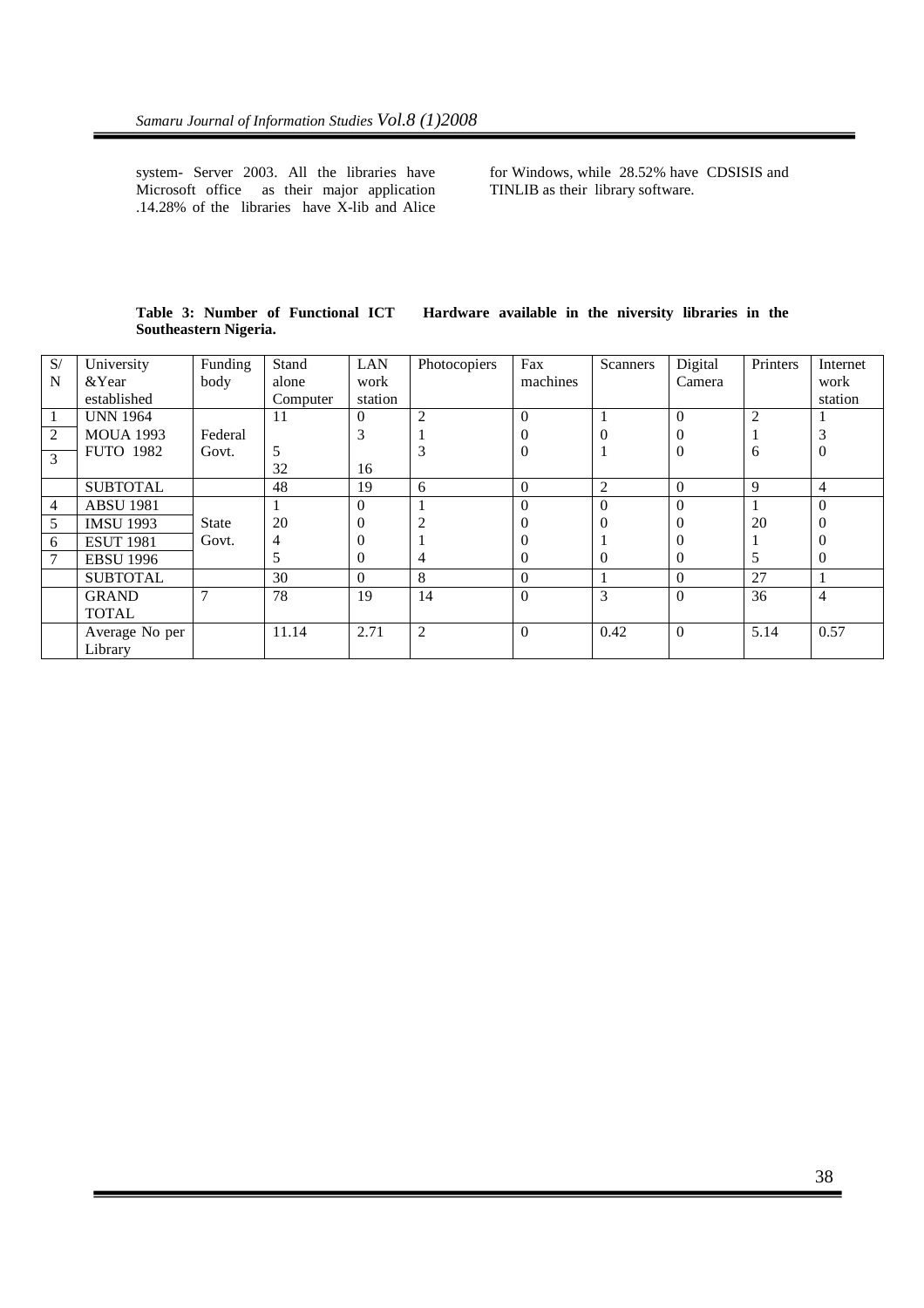| S/N   | University  |          | <b>OPERATING SYETEMS</b> |          |                            |          | <b>GENERAL APPLICATION</b> |             |          | <b>Library Software</b> |                |              |                |       |
|-------|-------------|----------|--------------------------|----------|----------------------------|----------|----------------------------|-------------|----------|-------------------------|----------------|--------------|----------------|-------|
|       | Library.    |          |                          |          |                            |          | Micro Corel                |             | Pager    | X-Lib                   | <b>CDSISI</b>  | <b>Alice</b> | <b>TIN-LIB</b> | GIASS |
|       |             | Win95    | <b>Win 98</b>            | Win me   | <b>Win2000 Server 2003</b> |          | <b>Office</b>              | <b>Draw</b> | maker    |                         |                |              |                |       |
|       | <b>UNN</b>  |          | ∗                        |          | $\theta$                   |          | $\ast$                     |             | $\Omega$ | $\ast$                  | $\overline{ }$ | 0            | $\ast$         |       |
|       | <b>MOUA</b> |          | $\ast$                   |          | $\ast$                     |          | ∗                          |             | v        |                         | ∗              | 0            |                |       |
|       | <b>FUTO</b> |          | $\ast$                   |          | $\ast$                     | ∗        | ∗                          |             | $\ast$   |                         | ∗              | $\ast$       |                |       |
|       | <b>ABSU</b> |          |                          |          |                            |          | ∗                          |             | $\Omega$ |                         |                | 0            |                |       |
|       | <b>IMSU</b> |          |                          |          | $\Omega$                   |          | ∗                          |             | $\Omega$ | $\theta$                |                |              |                |       |
| 6     | <b>ESUT</b> | $\ast$   |                          |          | 0                          |          | ∗                          |             | $\Omega$ |                         |                |              |                |       |
|       | <b>ESUA</b> |          |                          |          | $\ast$                     |          | $\ast$                     |             | $\Omega$ | $\theta$                | v              | U            |                |       |
| No.   |             | 4(57.14) | 3(42.85)                 | 1(14.28) | 3(42.85)                   | 1(14.28) | 7(100)                     | 2(28.52)    | 1(14.28) | 1(14.28)                | 2(28.52)       | 1(14.28)     | $2(28.52)$ 0   |       |
| of    |             |          |                          |          |                            |          |                            |             |          |                         |                |              |                |       |
| Libra |             |          |                          |          |                            |          |                            |             |          |                         |                |              |                |       |
| ries  |             |          |                          |          |                            |          |                            |             |          |                         |                |              |                |       |

**Table 4: Computer Software Available in the University Libraries in Southeastern Nigeria.** 

Note : \* = Available; 0 =Not Available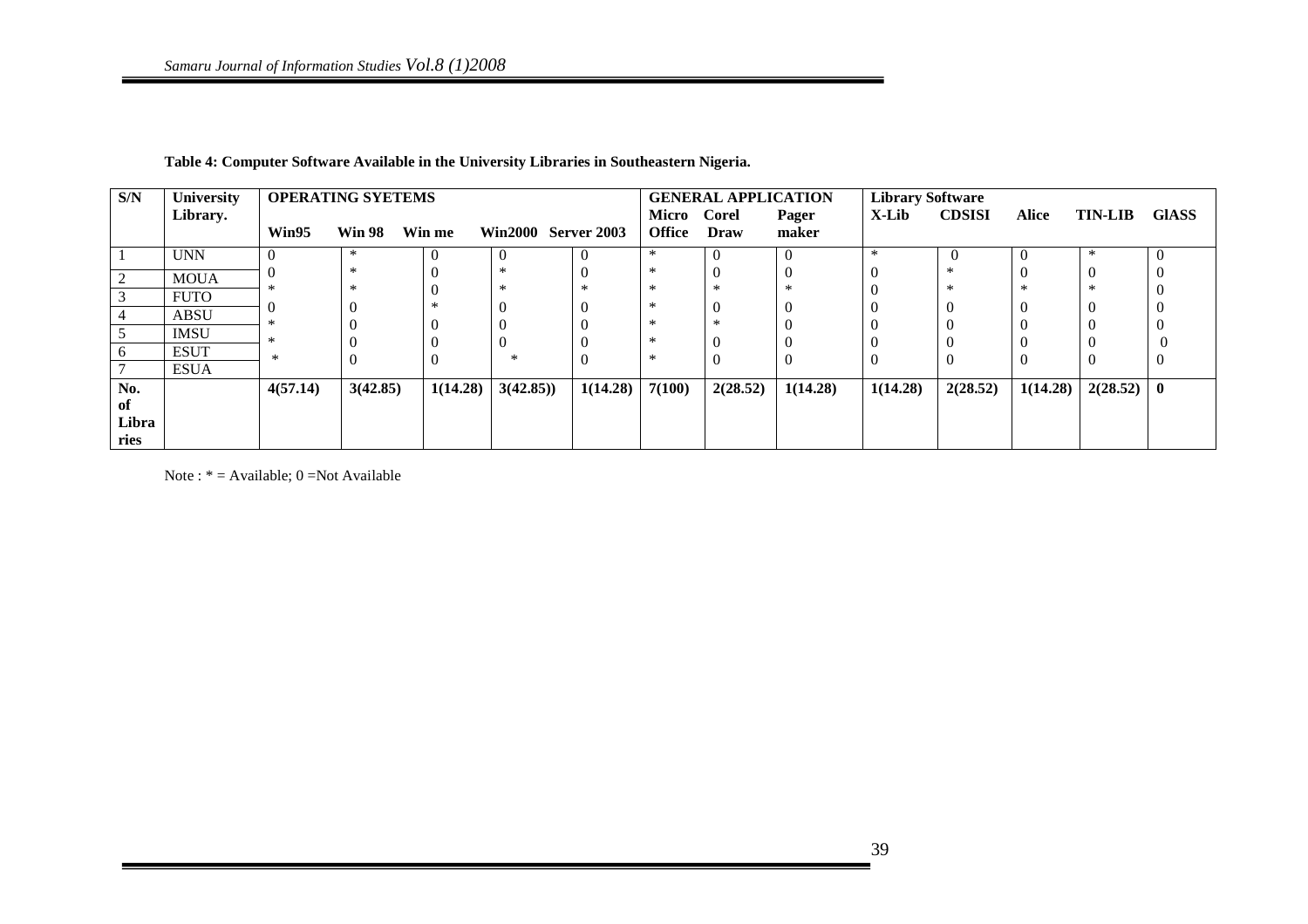## **Library Operations with ICT.**

The various operations in the library performed with ICT are presented in Table 5. From the Table, the standalone computers, photocopiers and printers are used primarily for administrative and word-processing purposes. Only 42.85% and 14.28% of the libraries use standalone computers for public services and digitization purposes respectively. 28.57% use the standalone for acquisition and catalogue/ classification. Scanners are used for digitizing by only 44.28% of the libraries while LAN is applied by 28.57% for public services,; and by 14.28% for cataloging / classification and digitizing.

| $\ensuremath{\mathrm{S/N}}$ | ICT               |                  | Administra       |                | Word-         |                | Acquisition      |                         | Cat/ Class   | Public           |                  | <b>Digitizing</b> |              |
|-----------------------------|-------------------|------------------|------------------|----------------|---------------|----------------|------------------|-------------------------|--------------|------------------|------------------|-------------------|--------------|
|                             | facilities        | -tion            |                  |                | processing    |                |                  |                         |              |                  | Services         |                   |              |
|                             |                   | No.              | $\%$             | N0.            | $\frac{0}{0}$ | N <sub>0</sub> | $\%$             | N <sub>0</sub>          | $\%$         |                  |                  | No.               | $\%$         |
|                             |                   |                  |                  |                |               |                |                  |                         |              | No.              | $\%$             |                   |              |
| $\mathbf{1}$                | <b>Standalone</b> | $\overline{7}$   | 10               | 6              |               | $\overline{2}$ | 28.              | 2                       | 28.57        | 3                | 42.85            | 1                 | 14.28        |
|                             | computer          |                  | $\Omega$         | 85.71          |               |                | 57               |                         |              |                  |                  |                   |              |
| $\boldsymbol{2}$            | <b>LAN</b>        | $\boldsymbol{2}$ | 28               | $\mathbf{2}$   | 28            | $\bf{0}$       | $\boldsymbol{0}$ | $\mathbf{1}$            | 14.28        | $\mathbf{2}$     | 28.57            | $\mathbf{1}$      | 14.28        |
|                             |                   |                  | .5               |                | .5            |                |                  |                         |              |                  |                  |                   |              |
|                             |                   |                  | 7                |                | 7             |                |                  |                         |              |                  |                  |                   |              |
| $\mathbf{3}$                | Photocopie        | $\overline{7}$   | 10               | $\overline{7}$ | 10            |                |                  |                         |              | 4                | 57.14            |                   |              |
|                             | s                 |                  | $\bf{0}$         |                | $\bf{0}$      |                |                  |                         |              |                  |                  |                   |              |
| $\overline{\mathbf{4}}$     | Fax               | $\mathbf{0}$     | $\mathbf{0}$     | $\mathbf{0}$   | $\mathbf{0}$  | $\mathbf{0}$   | $\mathbf{0}$     | $\mathbf{0}$            | $\mathbf{0}$ | $\bf{0}$         | $\mathbf{0}$     | $\bf{0}$          | $\mathbf{0}$ |
|                             | machines          |                  |                  |                |               |                |                  |                         |              |                  |                  |                   |              |
| 5                           | <b>Scanners</b>   | 1                | 14               | $\mathbf{0}$   | $\mathbf{0}$  | $\mathbf{0}$   | $\mathbf{0}$     | $\Omega$                | $\mathbf{0}$ | 0                | $\mathbf{0}$     | 2.                | 28.57        |
|                             |                   |                  | $\cdot$ .2       |                |               |                |                  |                         |              |                  |                  |                   |              |
|                             |                   |                  | 8                |                |               |                |                  |                         |              |                  |                  |                   |              |
| 6                           | <b>Digital</b>    | $\mathbf{0}$     | $\mathbf{0}$     | $\mathbf{0}$   | $\bf{0}$      | $\bf{0}$       | $\mathbf{0}$     | $\bf{0}$                | $\mathbf{0}$ | $\boldsymbol{0}$ | $\boldsymbol{0}$ | $\mathbf{0}$      | $\mathbf{0}$ |
|                             | <b>Camera</b>     |                  |                  |                |               |                |                  |                         |              |                  |                  |                   |              |
| $\overline{7}$              | <b>Printers</b>   | 7                | 1                | $\overline{7}$ | $\mathbf{0}$  | $\mathbf{0}$   | $\mathbf{0}$     | $\overline{\mathbf{4}}$ | 57.14        | 3                | 42.85            | $\mathbf{0}$      | $\bf{0}$     |
|                             |                   |                  | $\boldsymbol{0}$ |                |               |                |                  |                         |              |                  |                  |                   |              |
|                             |                   |                  | $\mathbf{0}$     |                |               |                |                  |                         |              |                  |                  |                   |              |
| 8                           | <b>Internet</b>   | $\boldsymbol{2}$ | 28               | $\mathbf{0}$   | $\mathbf{0}$  | 1              | 14.              | $\mathbf{1}$            | 14.28        | $\mathbf{1}$     | 14,28            | $\bf{0}$          | $\bf{0}$     |
|                             |                   |                  | .5               |                |               |                | 28               |                         |              |                  |                  |                   |              |
|                             |                   |                  | 7                |                |               |                |                  |                         |              |                  |                  |                   |              |

|  |  |  | Table5: Libraries Using ICT Facilities for Various Library Operations |
|--|--|--|-----------------------------------------------------------------------|
|  |  |  |                                                                       |

## **E-Resources.**

The surveyed libraries were required to list the eresources in their libraries. Table 6 shows that the entire libraries have CD-ROM, 57.14% have EBSCOhost, and 28.57% have e-Granary, AGORA, Medline and TEEAL respectively. Only one library has HINARI. Each of the Federal Government funded libraries has 50% and above of the eresources contrary to the state funded university libraries. However, FUTO library is outstanding in the availability of the e-resources with up to 75%.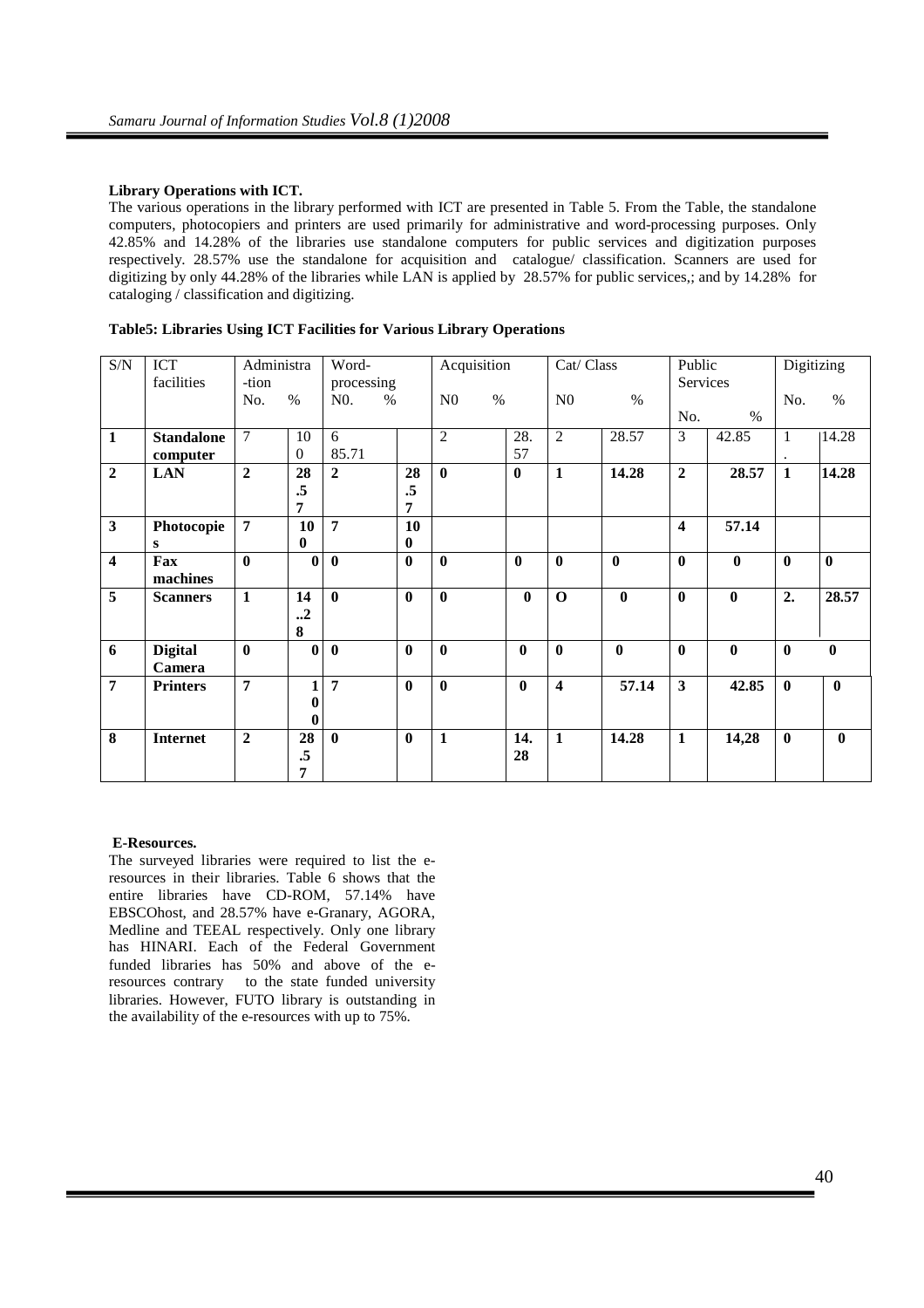| S/<br>N        | Library      | Funding<br>body | CD-ROM     | CAB            | <b>EBSCOhost</b> | e-Granary | <b>AGOR</b> | <b>HINARI</b> | Medline  | <b>TEAL</b> | Total       |
|----------------|--------------|-----------------|------------|----------------|------------------|-----------|-------------|---------------|----------|-------------|-------------|
|                |              |                 |            |                |                  |           | A           |               |          |             |             |
|                | <b>UNN</b>   | Federal         | $\ast$     | $\overline{0}$ | $\ast$           | $\Omega$  | $\ast$      | $\Omega$      | $\ast$   |             | $4(50\%)$   |
|                |              | Govt.           |            |                |                  |           |             |               |          |             |             |
| 2              | <b>MOUA</b>  | , ,             | $\ast$     | $\ast$         | $\ast$           | $\Omega$  | $\Omega$    | $\theta$      |          | $*$         | $4(50\%)$   |
| 3              | <b>FUTO</b>  | , ,             | $\ast$     | $\theta$       | $\ast$           | $\ast$    | $\ast$      | $\ast$        | $\Omega$ | $*$         | 6(75%)      |
| $\overline{4}$ | <b>ABSU</b>  | State Govt.     | $\ast$     | $\Omega$       | $\Omega$         | $\Omega$  | $\Omega$    | $\Omega$      | $\Omega$ |             | 1(12.56)    |
|                |              |                 |            |                |                  |           |             |               |          |             | $\%$        |
| 5              | <b>IMSU</b>  | , ,             | $\ast$     | 0              | $\ast$           | $\ast$    | $\Omega$    | $\Omega$      | $\Omega$ |             | 3(37.5%)    |
| 6              | <b>ESUT</b>  | , 9             | $\ast$     | 0              | $\theta$         | $\Omega$  | $\Omega$    |               |          |             | $1(12.5\%)$ |
| 7              | <b>EBSUA</b> | , ,             | $\ast$     | $\Omega$       | $\theta$         | $\Omega$  | $\Omega$    |               | $\ast$   |             | 2(25%)      |
| Tot            |              |                 | $7(100\%)$ | 14.28%         | 57.14%           | 2(28.57%) | 28.57%      | 14.28%        | 28.57%   | 28.57       |             |
| al             |              |                 |            |                |                  |           |             |               |          |             |             |

**Table 6: E-Resources Available in the University Libraries of Southeastern Nigeria** 

## **Note :\* = Available ; 0 = Not Available**

## **Challenges of ICT**

## **i. Acquisition**

The university libraries indicated the challenges faced in the acquisition of ICT. They include:

- a) Inadequate funding for the purchase of the cost intensive ICT hardware, software and for maintenance;
- b) Lack of knowledge of the availability and source of acquiring ICT;
- c) Lack of consortium to help create awareness and offset the cost of ICT; and
- d) Lack of technical skills to advice library/university management on the hardware, software and manpower needed in the acquisition of library ICT.

# **ii. Processing**

The challenges faced in the processing of ICT as indicated by the respondents include:

(a) Lack of skill to understand the nature and requirements of ICT facilities;

- (b) Lack of knowledge and availability of standard ICT processing tools in the library;
- (c.) Unavailability of infrastructure, furniture/storage facilities that provide a conducive environment for the processing of ICT; and
- (d) The fragile nature of ICT that calls for special handling techniques.

## iii. **Use**

This poses challenges to both the librarians and the users. The following were indicated by the respondents

- a. Environmental problems including power failure and poor communication facilities.
- b. Libraries and users inadequate expose on the availability, accessibility and use of ICT.
- c. Inadequate number of ICT in comparison with the available number of users.

# **Benefits**

The respondents noted the following benefits in the use of ICT**:** 

- (a) Economy of space and time in information processing and retrieval;
- (b) Enhanced speed and accuracy in library operation;
- (c) Improved visibility and accessibility of information resources; and
- (d) Enhanced remote access which ensures exhaustively in information search and retrieval.

# **Discussion of Findings**

The result in Table 1 which revealed a low ICT literate professional staff for ABSU and MOUA implies that these Libraries may not be able to apply ICT successfully as the professionals are the stronghold of every university library. The use of computers for CD – ROM and Internet services by MOUA in Table 2 implies that the first computer was put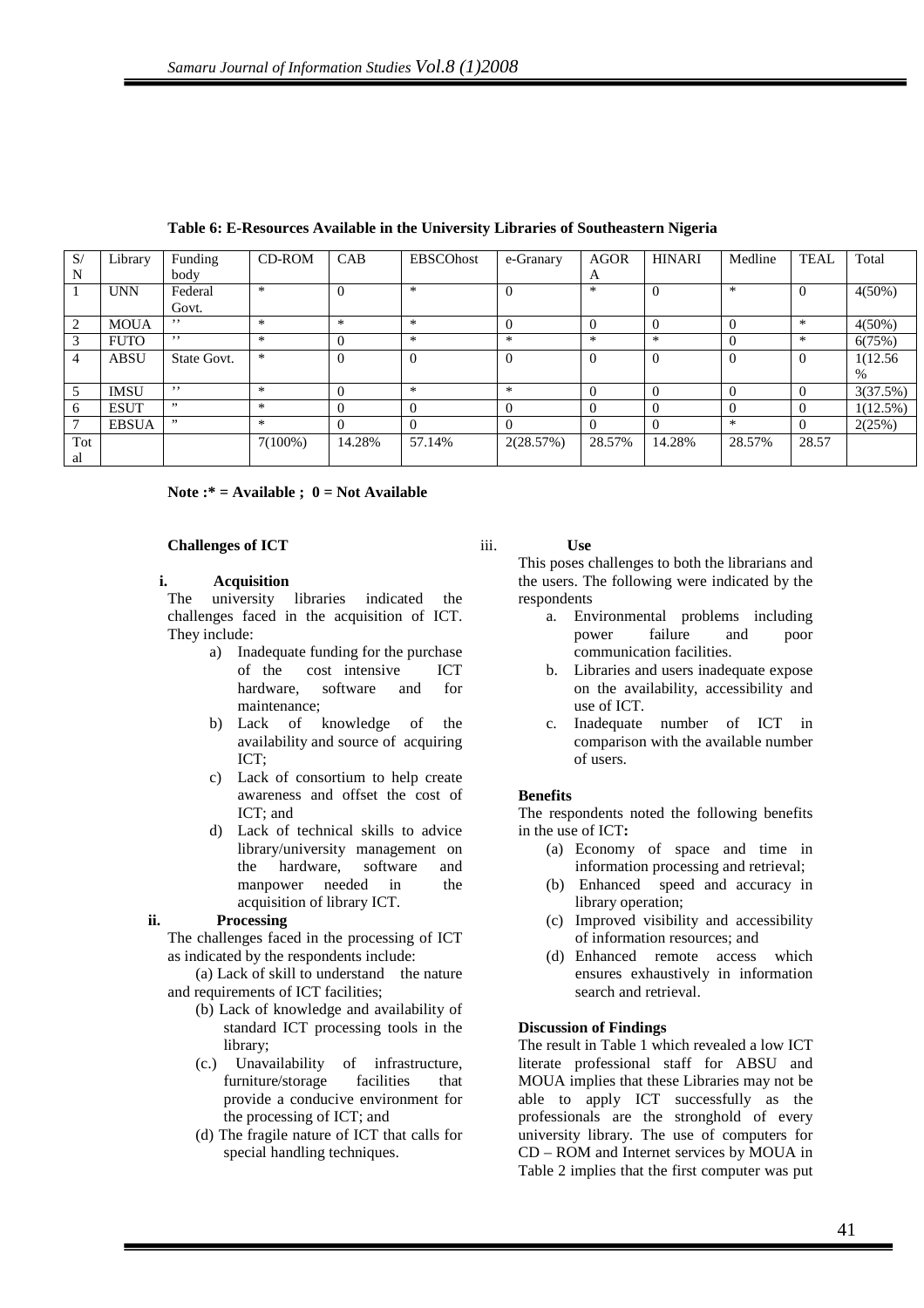into the library operation immediately. The absence of Internet workstation and LAN in many of the libraries (Table 3) implies that most of the libraries are not providing online or integrated library services. Furthermore limited scanners and absence of digital camera means that majority of the libraries are not involved in digitalization of their print resources. However, each of the libraries can boast of standalone computer though there are few in state funded university libraries.

The absence of network operating systems in some of the libraries implies that such libraries have no LAN. FUTO seems to be championing the use of modern operating system (Server 2003) unfortunately, library software, a prerequisite to library automation is grossly absent in all the state funded university libraries, an indication of un-readiness to automate their libraries (Table 4).

The use of standalone computers for document processing which was the predominant use to which the first ICT was put to prevailed till date. This implies a low progress in ICT use in the libraries. Also the low use of LAN for, public services, cataloguing and classification or acquisition indicate the absence of OPAC and low use of integrated library system.

Surprisingly, most of the libraries especially the state funded could not have access to most of the databases. This is a negative development since these libraries may or may not have the print alternative. Therefore they may deny their users the privilege of using the e-resources most of which are free. The availability of most of the e-resources in FUTO library implies that FUTO is taking a lead in the e-resources provision.

# **Conclusion and Recommendation**

The survey shows the following conclusive evidences:

a. Most of the libraries have above average ICT literate professional staff but very low ICT literate nonprofessional staff.

- b. The first computers acquired were used for document processing and till date most of the libraries have not advanced into other uses a pointer to slow application of ICT in southeastern Nigeria university libraries
- c. Many of the libraries especially the state funded have no Internet, or LAN workstation but each of the library can boast of standalone computers.
- d. Library software, network operating systems and LAN are conspicuously absent in most of the libraries.
- e. Outside CD-ROM which is available in all the libraries , most online electronic resources are not found in most of the libraries in southeastern Nigerian libraries;
- f. The libraries face series of challenges in the event acquisition, processing and use of ICT facilities. They include those of poor funding; unskilled manpower; ignorance of the location / availability of ICT and its application; ICT avert of university and library management and infrastructural problems.

From the forgoing therefore it is recommended that

- a. Library management should make effort to create ICT unit to coordinate ICT activities in the libraries ;
- b. Computer literacy should be made an essential requirement in the qualifications for recruitment of librarians while old staff should be given in-service training on ICT; and
- c. Library consortia should be formed and budgets set aside for ICT development in libraries.